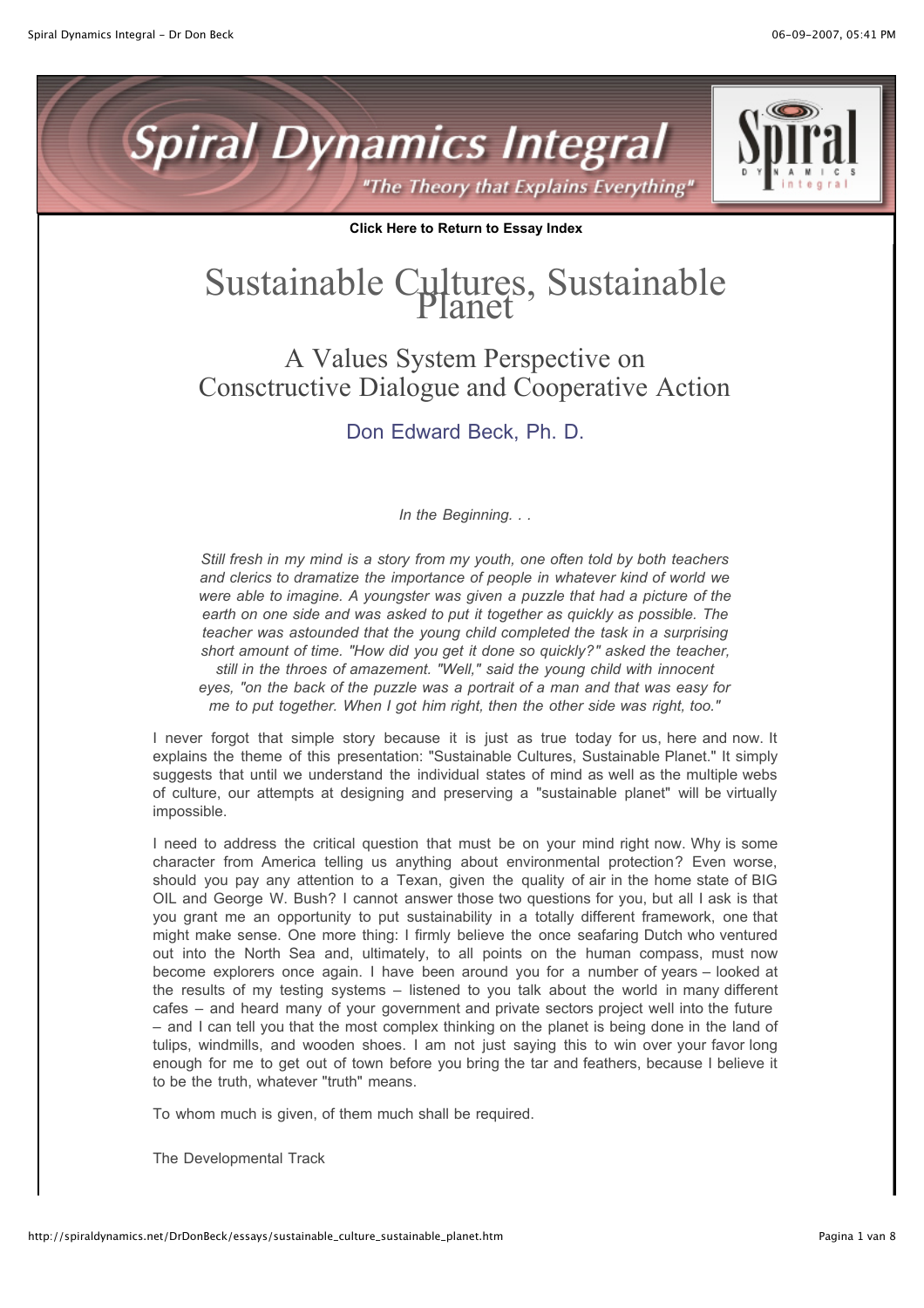This will not be a exposition on environmental science nor will it list the growing threats to the atmosphere from many different sources. These can be found in both countless scientific as well as popularized forms. Rather, I want to describe the deeper codes, maps, and equations that describe how societies themselves emerge, zigzag through complex conditions, and then construct solutions to problems that seemed impossible at earlier stages in our existence. My intent will be to focus on the human face on the other side of the sustainability puzzle. And, I will apologize ahead of time for bombarding you with more information than you ever thought you wanted or needed.

#### **First, These Assumptions…**

Perhaps we should define terms before we launch even further into this exploration. What is it that makes a culture "sustainable?" What are the essential characteristics that display the full range of "sustainability" levels in various cultures? And, might it be possible to develop something of a S-Culture Index to measure various societies and cultures on these dimensions? Here is an initial list of such characteristics:

- Sustainable Cultures develop, propagate and update a compelling vision, a sense of transcendent purpose, and a series of superordinate goals to create common cause for a complex culture.
- Sustainable Cultures focus on systemic health and well-being rather than on one-time initiatives or any magical "quick-fix."
- Sustainable Cultures embrace the evolutionary dynamic and recognize that the center of gravity for the culture will shift as conditions of existence change in the milieu, either progressive or regressive.
- Sustainable Cultures accept that dynamic tension is part of life itself and have learned how to differentiate between destructive and constructive conflict.
- Sustainable Cultures disseminate self-reliance and responsible decision-making at every level, in every function, and on every issue.
- Sustainable Cultures mesh the four bottom-lines *purpose, profit, people,* and *planet* – and realize that to accomplish any one of the four they must also experience success in the other three.
- Sustainable Cultures develop a sense of collective individuality in that the two are seen as cyclical blends and ratios rather than extremes or poles.
- Sustainable Cultures respect the past-present-future timeline and think of each as an element in the seamless flow of nature.
- Sustainable Cultures deal with causes and symptoms in a simultaneous, interdependent fashion.
- Sustainable Cultures possess the capacity to renew themselves whenever the problems of existence create greater complexity than available solutions.
- Sustainable Cultures integrate economic, political, social, environmental, spiritual and educational domains in an integral fashion.
- Sustainable Cultures transmit their codes to the present generation while, at the same time, prepare the youth for different conditions in the near and far future.
- Sustainable Cultures transcend but include previous ways of being while always anticipating what will be next, thus living in open systems.

#### **Challenge to NIDO**

Here is a unique challenge and opportunity that you might want to contemplate. Consider turning NIDO into a creative laboratory, a generator and depository of knowledge regarding sustainability, a global resource center for learning how to mesh "clean" energy, human needs, technological sophistication and natural habitats that can be transported elsewhere. So, today – June 18, 2001 – while you are symbolizing the initiation of the renovated monumental NIDO office building – you will also show the same courage, vision, and commitment that so characterized your forebears four centuries ago… and venture out into "The North Sea" once again. And, by the way, this time as compass you might, instead, take along a GPS device.

To make all of the above possible, I wish to offer new insights and procedures within these two areas – Constructive Dialogue and Cooperative Action. I will gently suggest that many of our usual constructive dialogue sessions are limited whenever they drive us into unhealthy and nonproductive circles of consensus-making rather than focus specifically on the nature of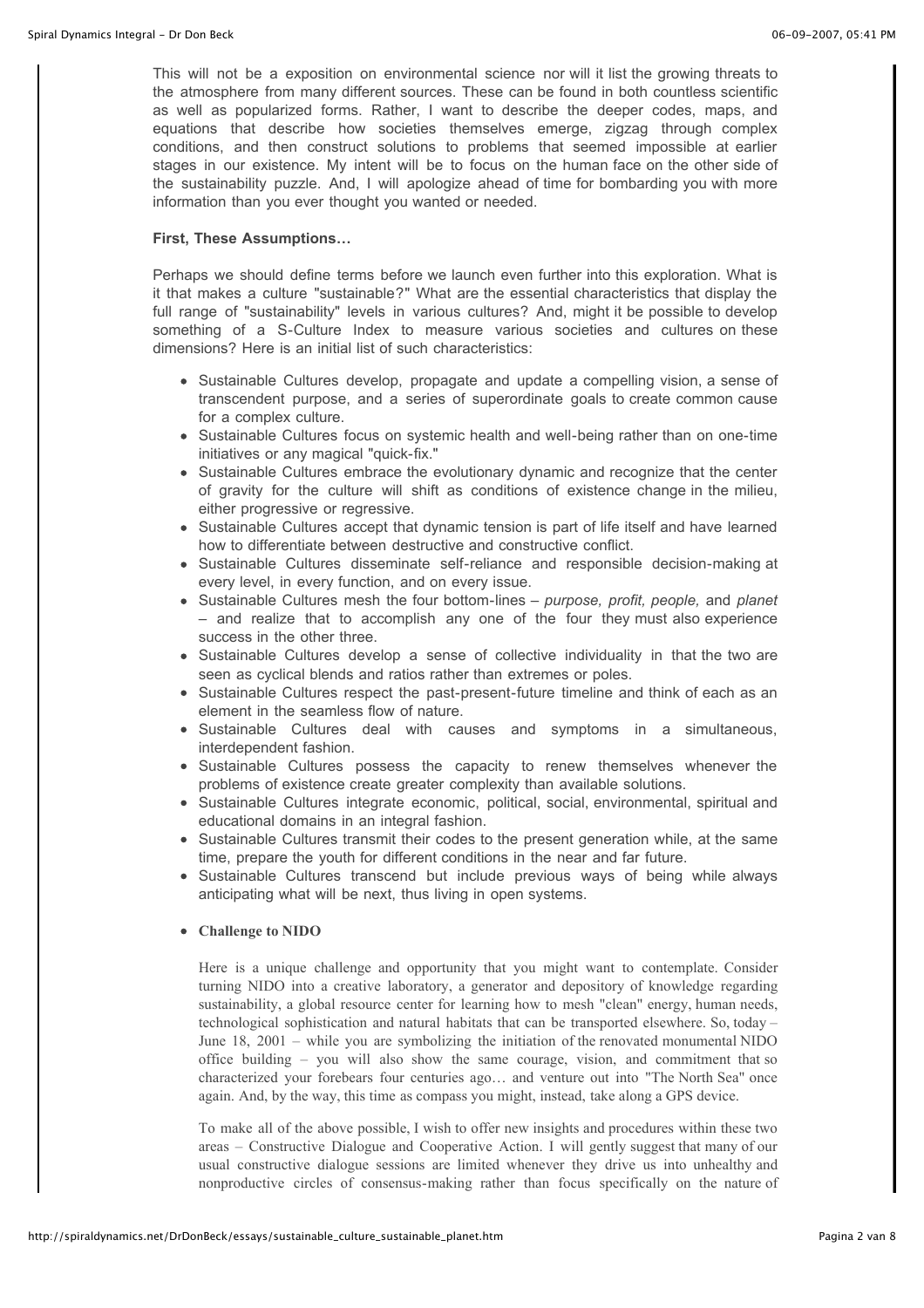problems and their unique solutions. Second, we continue to compromise our capacity to mobilize (cooperative action) quickly and skillfully all of the resources necessary in a given situation, because our decision-making and implementation efforts are clogged by personal ambition, by rigid rule-makers who live in bureaucratic boxes, by cash-in mentalities that cannot see beyond a bank balance, or even by outside predators who bring dangerous viruses into your historic cultural canals and delicate and sensitive meshlands.

#### **Now, the Main Act. .**

To create and sustain a S-Culture, one that has the capacity, resilience, and vision to survive and prosper in the 21st Century context, the following four actions should be taken:

- Understand the codes and dynamics that shape cultures and drive change.
- Monitor vital signs and tension zones to track levels of sustainability.
- Implement integral policies to promote cultural health and sustainability.
- Employ skillful means to enhance adaptive intelligences for today and tomorrow.

Since the presentation of these basic concepts will be supported by various media forms, this description will only illustrate the ideas and recommendations. And, since I only speak two languages – American and Texan – you will have to set these concepts into the Dutch culture, people of both the low and high sky.

#### **Understand the codes that shape cultures and drive change**

Cultures, as well as countries, are formed by the emergence of value systems (social stages) in response to life conditions. Such complex adaptive intelligences form the glue that bonds a group together, defines who they are as a people, and reflects the place on the planet they inhabit. These cultural waves, much like the Russian dolls (a doll embedded within a doll embedded within a doll), have formed, over time, into unique mixtures and blends of instructional and survival codes, myths of origin, artistic forms, life styles, and senses of community. While they are all legitimate expressions of the human experience, they are not "equal" in their capacities to deal with complex problems in society.

Yet, the detectable social stages within cultures are not Calvinistic scripts that lock us into choices against our will. Nor are they inevitable steps on a predetermined staircase, or magically appearing like crop circle structures in our collective psyche. Cultures should not be seen as rigid types, having permanent traits. Instead, they are core adaptive intelligences that ebb and flow, progress and regress, with the capacity to lay on new levels of complexity (value systems) when conditions warrant. Much like an onion, they form layers on layers on layers. There is no final state, no ultimate destination, no utopian paradise. Each stage is but a prelude to the next, then the next, then the next.

Each emerging social stage or cultural wave contains a more expansive horizon, a more complex organizing principle, with newly calibrated priorities, mindsets, and specific bottom-lines. All of the previously acquired social stages remain in the composite value system to determine the unique texture of a given culture, country, or society. In author/ philosopher Ken Wilber's language, each new social stage transcends but includes" all of those which have come before. Societies with the capacity to change, swing between I:Me:Mine and We:Us:Our poles. Tilts in one direction create the need to self-correct, thus causing a shift toward the opposite pole. "Me" decades become "Us" epochs as we constantly spiral up, or spiral down in response to life conditions. Some social stages stress diversity generators that reward individual initiatives and value human rights. Other social stages impose conformity regulators and reward cooperative, collective actions. Societies will zigzag between these two poles, thus embracing different models at each tilt.

Once a new social stage appears in a culture, it will spread its instructional codes and life-priority messages throughout that culture's surface-level expressions: religion, economic and political arrangements, psychological and anthro-pological theories, and views of human nature, our future destiny, globalization, and even architectural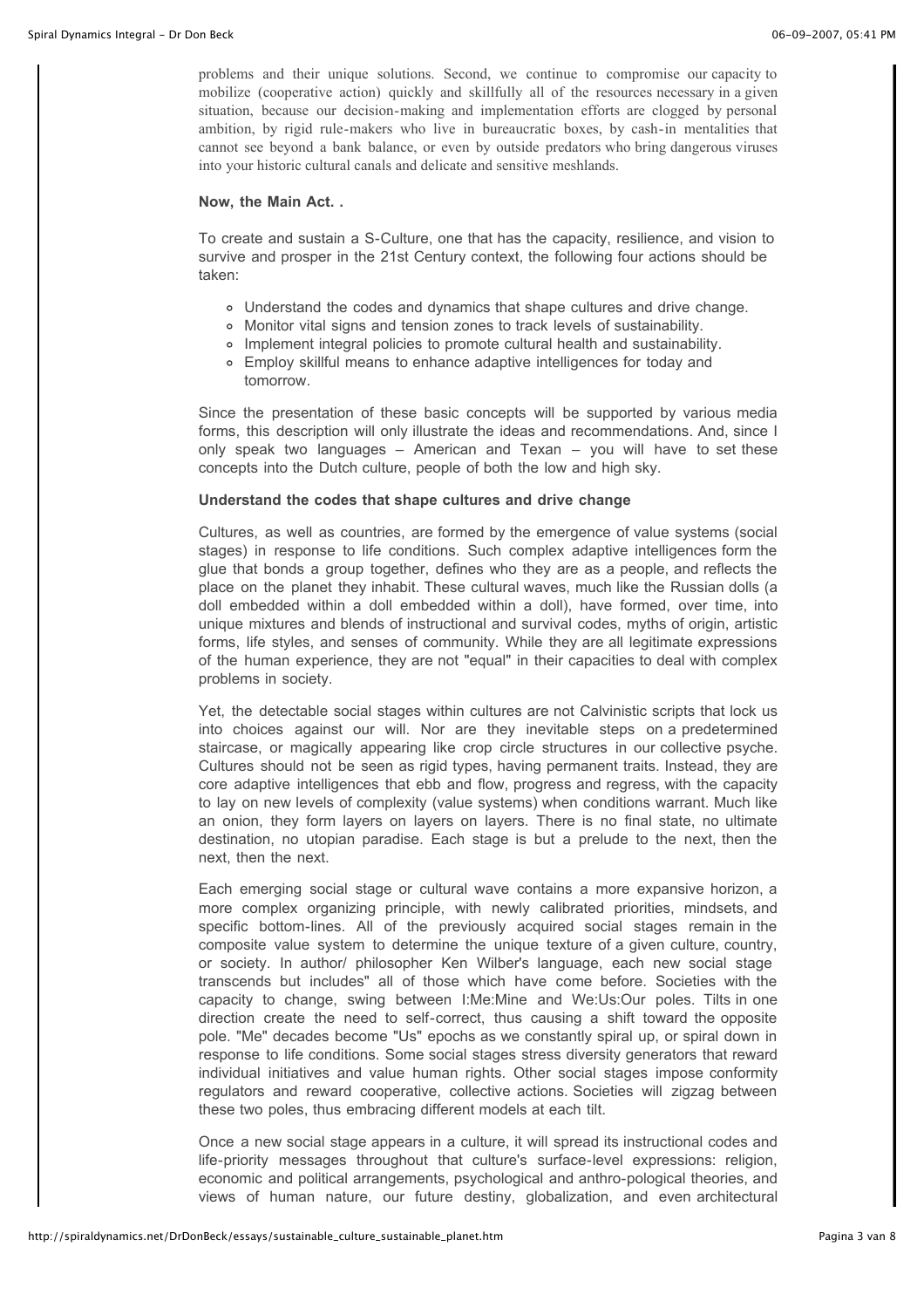patterns and sports preferences. We all live in flow states; there is always new wine, always old wineskins. We, indeed, find ourselves pursuing a neverending quest.

| THE LIVING STRATA IN OUR PSYCHO-CULTURAL<br><b>ARCHEOLOGY</b> |               |                      |                 |                                                                                  |
|---------------------------------------------------------------|---------------|----------------------|-----------------|----------------------------------------------------------------------------------|
| Stage/<br>Wave                                                | Color<br>Code | Popular Name         | Thinking        | Cultural<br>manifestations<br>and personal<br>displays                           |
| 8                                                             | Turquoise     | WholeView            | <b>Holistic</b> | collective<br>individualism;<br>cosmic<br>spirituality;<br>earth changes         |
| 7                                                             | yellow        | FlexFlow             | Ecological      | natural<br>systems; self-<br>principle;<br>multiple<br>realities:<br>knowledge   |
| 6                                                             | Green         | <b>HumanBond</b>     | Consensus       | egalitarian;<br>feelings;<br>authentic;<br>sharing;<br>caring;<br>community      |
| 5                                                             | Orange        | <b>StriveDrive</b>   | Strategic       | materialistic;<br>consumerism;<br>success:<br>image; status;<br>growth           |
| 4                                                             | <b>Blue</b>   | <b>TruthForce</b>    | Authority       | meaning;<br>discipline;<br>traditions;<br>morality;<br>rules; lives for<br>later |
| 3                                                             | Red           | PowerGods            | Egocentric      | gratification;<br>glitz;<br>conquest;<br>action;<br>impulsive;<br>lives for now  |
| 2                                                             | Purple        | KinSpirits           | Animistic       | rites; rituals;<br>taboos;<br>super-<br>stitions;<br>tribes; folk<br>ways & lore |
| 1                                                             | <b>Beige</b>  | <b>SurvivalSense</b> | Instinctive     | food; water;<br>procreation;<br>warmth;<br>protection;<br>stays alive            |

Here's the key idea. Different societies, cultures and subcultures, as well as entire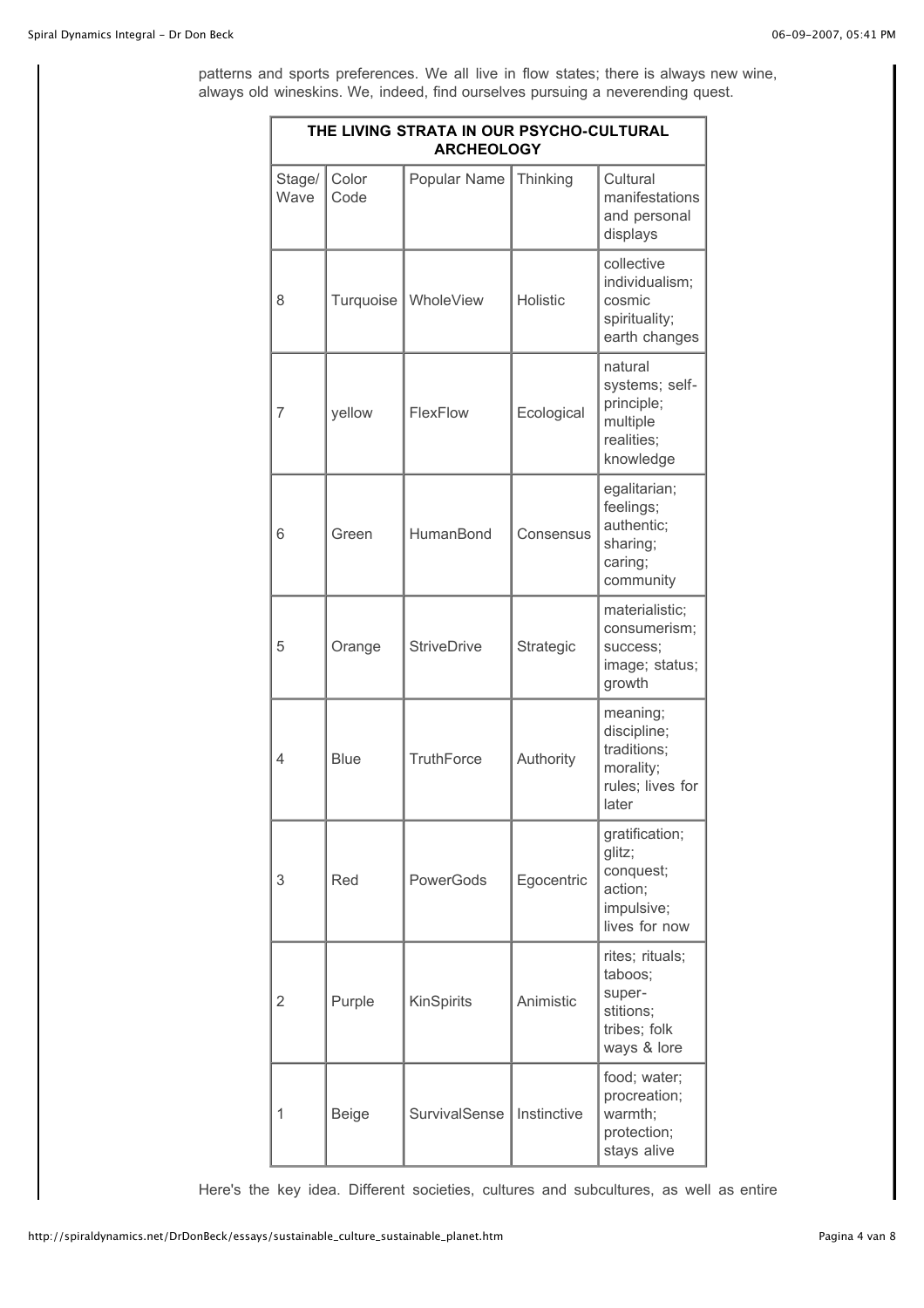nations are at different levels of psycho-cultural emergence, as displayed within these evolutionary levels of complexity. Yet, and here is a critical concept, the previously awakened levels do not disappear. Rather, they stay active within the value system stacks, thus impacting the nature of the more complex systems. So, many of the same issues we confront on the West Bank (red to blue) can be found in South Central Los Angeles. One can experience the animistic (purple) worldview on Bourbon Street as well as in Zaire. Matters brought before city council in Minneapolis (orange to green to yellow) are not unlike the debates in front of governing bodies in the Netherlands.

So-called Third World societies are dealing, for the most part, with issues within the beige to purple to red to blue zones, thus higher rates of violence and poverty. Staying alive, finding safety, and dealing with feudal age conditions matter most. Second World societies are characterized by authoritarian (blue) one-party states, whether from the right or the left. Makes no difference. So-called First World nations and groupings have achieved high levels of affluence, with lower birth rates, and more expansive use of technology. While centered in the strategic, free-market driven, and individual liberty focused perspective — all traits of the Stage 5 (orange) worldview — new value systems (green, yellow, and turquoise) are emerging in the "postmodern" age. Yet, we have no language for anything beyond First World, believing that is the final state, the "end of history." Further, there is a serious question as to whether the billions of people who are now exiting Second and Third World life styles can anticipate the same level of affluence as they see on First World television screens. And, what will happen to the environment if every Chinese family had a two-car garage?

The World Bank, the International Monetary Fund, the GTO, and most multinational corporations reflect the blue-orange worldview codes of cultural discipline, financial accountability, and individual responsibility. Attacks are launched from three directions:

- Red zone activists, anarchists, and spoilers who love a good fight, and believe the Big Orange Money Machines are easy targets from which to exact tributes in various forms;
- Blue zone ideologies who defend the sacred against the secular and resent the intrusive technology and destruction of the holy orders and extol the purity of the faith, noble cause, and divine calling; and
- Green zone humanists and environmentalists who level charges of exploitation, greed, and selfishness, noting the eradication of indigenous cultures and the poisoning of the "pristine' environment by Big Mac golden arches.

The WTO demonstrations were so confounding to so many because they combined these red, blue and green critiques into single anti-orange crusades. Capitalism and materialism were the twin villains; spirituality, sharing, and social equality, along with sustainability, were the noble virtues. There appeared to be no middle ground; no zone of rapprochement; no win:win alternative. Herein lies the global knot: the seemingly irreconcilable conflict between and among the haves, the have nots, the have a little but want more, and the have a lot but are never content. There must be a better way.

In addition to this Spiral Dynamic-based analysis of the shaping codes and changing priorities, author Howard Bloom describes a five process Pentad that encapsulates the "Prime Directive" in operation.

Finally, based on the All Quadrants/All Levels schematic designed by Ken Wilber, note how these core vMeme codes display their themes in the Individual (invisible/interior and visible/exterior) and Collective (invisible/interior and visible/exterior) Quadrants. Any successful sustainability project should constantly search for ways to inculcate the environmental message onto a much larger psychological footprint, one that spreads throughout the cultural "canals."

Monitor vital signs and tension zones to track sustainability indicators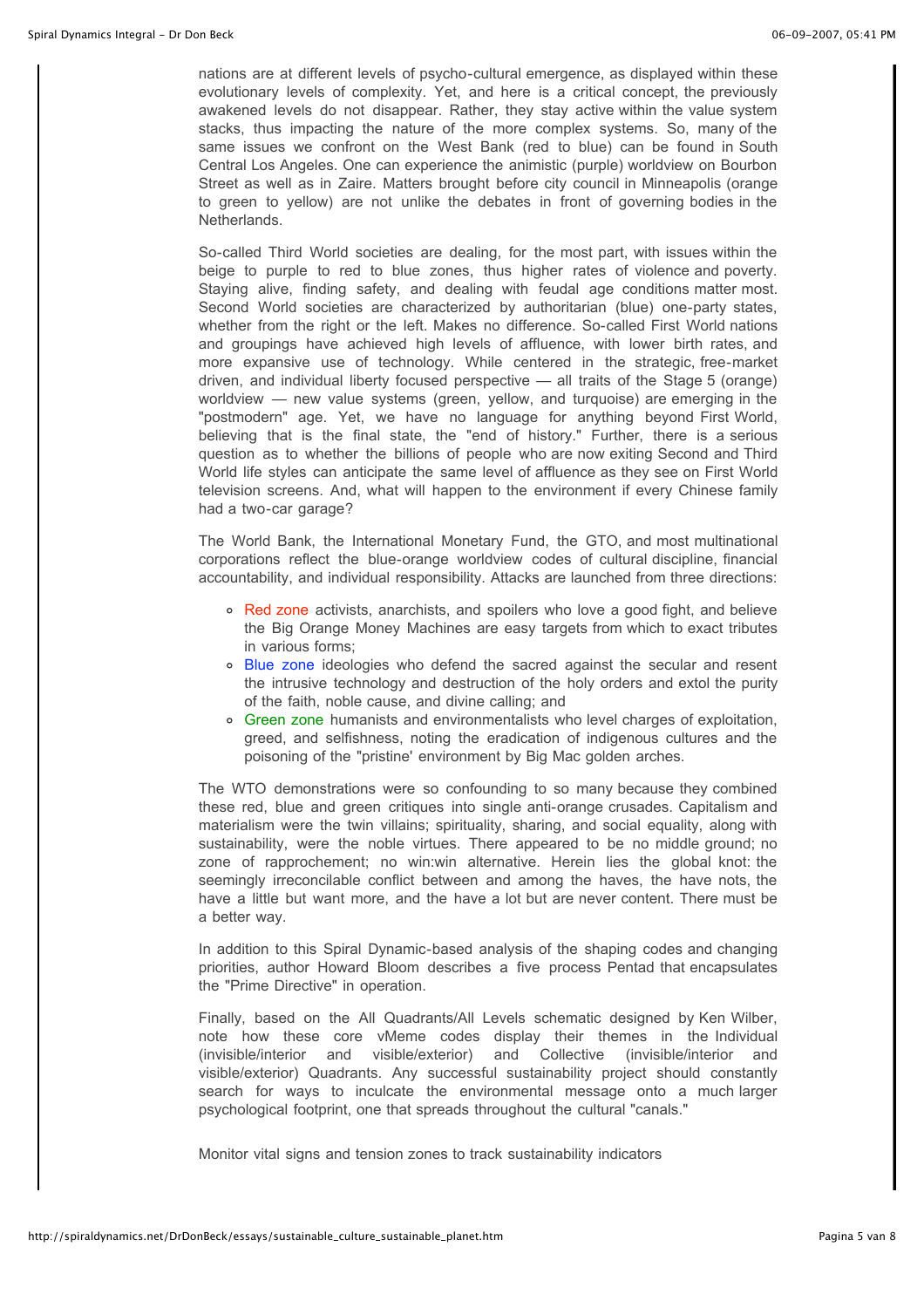Whenever one seeks after a complete medical check-up, you expect the doctor to construct a vital signs portrait of yourself – your chemical, electrical, psychological and biological indicators – in a search for abnormalities and early signs of serious trouble. Imagine a time in the near future when leaders in the Netherlands could come to a place such as NIDO and see displayed, on floor-to-ceiling video screens, the "vital signs" of the entire society, especially those that reveal the levels of sustainability.

This GIS (geographic information systems) process that overlays data and patterns onto geographic places could be used to search for the relationships between and among these displays. We often see such maps of economic well-being, crime types and patterns, health-care indicators, living conditions, and other critical data flows that simply gather dust on some administrator's desk. Then add in the rich personal and neighborhood profiles based on mass customization marketing strategies. What if we could place these data streams and mosaics on top of each other to look for the early signs of environmental "trouble?" Moreover, we should be able to track issues and adaptive intelligences on the spiral "levels" and among the "quadrants" just as well.

Since GIS technology is very advanced in the Netherlands, and most of the information that we would want to display is already available, all we need to do is bring it together in such a form that we can "see" it all at once, displayed in a single place. And, since our thinking is impacted by chaos/order ratios and self-organizing principles, our task would be to create natural designs that implement these adaptive intelligences on the part of individuals and social groupings. Rather than create a regimented, social control monolith, the intent would be to inform the general public of these "vital signs" so that they can exercise their informed "self-reliance.'

Then, after the Netherlands has taken the lead to create and field-test this powerful technology, just imagine what would happen if a similar effort were launched at the United Nations to design a Vital Signs Monitor for the entire planet. One can already find EarthPulse-type monitors of the physical universe, but what is lacking is the 4Q/8L perspective, especially since the left-handed invisible quadrants are seldom if ever recognized, much less revealed.

We are currently involved in a fresh attempt to monitor these value systems as a counterpart to the World Economic Survey. You can track this effort at **www.globalvaluesnetwork.com**.

Implement integral policies to promote cultural sustainability

If we are able to read the deeper codes that shape cultures and trigger shifts in the underlying belief systems, and have made some progress in monitoring the vital signs, then we are in a much better position to design effective Constructive Dialogue processes. There are, of course, many different decision-making and problem resolution methods which are especially suited for different situations. To both design and maintain sustainable cultures, a specific technology will be required. I refer to this as a MeshWorks.

A MeshWorks is a form of Constructive Dialogue that deals specifically with the "Humpty Dumpty Effect," a condition created when a Tower of Babel of spokespeople, solution mongers and stakeholders end up making things worse, not better. Even though they are all doing the very best they know how to do, they are unable to deal with the complex problems that need resolution.

MeshWORKS thinking illustrates how to get all of the entities "on the same page" to focus their resources like laser beams on the inevitable steps and stages of development that form healthy cultures. A key component in this process has been described by Dr. Ichak Adizes (**www.adizes.com**) in what he calls CAPI – Coalescing Authority, Power, and Influence at the same time on the same problem. Authority refers to those who represent the system; Power indicates those who can support or sabotage; and Influence involves those with expert views or insights. Too often we only have one or two of these represented in the Constructive Dialogue. We have all